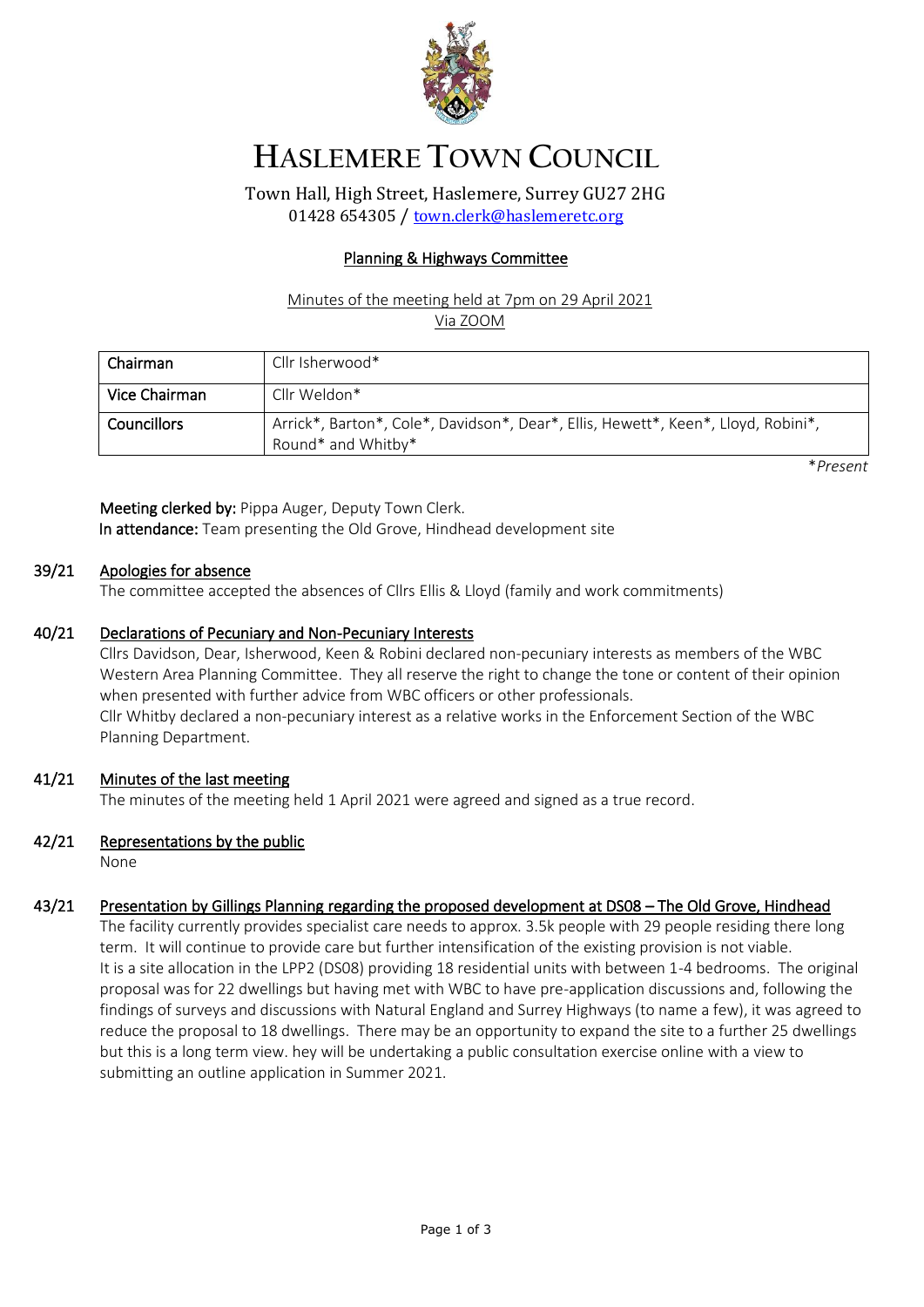|               |                                                                                                                |                                                                                                                                                                        | Comment                                               |
|---------------|----------------------------------------------------------------------------------------------------------------|------------------------------------------------------------------------------------------------------------------------------------------------------------------------|-------------------------------------------------------|
| Ref           | Proposal                                                                                                       | <b>Site Address</b>                                                                                                                                                    |                                                       |
| WA/2021/01011 | (Land formally known as<br><b>Scotland Coach House)</b><br>HAWTHORNDEN, SCOTLANDS<br>DRIVE, HASLEMERE GU27 2FJ | Erection of a detached dwelling with<br>associated parking.                                                                                                            | No objection                                          |
| TC/2021/01066 | HASLEMERE LEISURE CENTRE<br><b>KINGS ROAD</b><br>HASLEMERE<br><b>GU27 2QT</b>                                  | G.P.D.O. Schedule 2, Part 16; Class A:<br>The Installation of a 20m monopole<br>with 3 antennae, 2 dish antennas, 3<br>equipment cabinets and associated<br>equipment. | No objection                                          |
| TM/2021/01003 | <b>WOODRIDGE</b><br><b>HILL ROAD</b><br><b>HASLEMERE</b><br><b>GU27 2JP</b>                                    | APPLICATION FOR REMOVAL OF TREES<br>SUBJECT OF TREE PRESERVATION<br><b>ORDER 15/00</b>                                                                                 | No objection<br>subject to tree<br>officer's approval |
| TM/2021/01006 | <b>REDWOOD</b><br><b>TENNYSONS LANE</b><br><b>HASLEMERE</b><br><b>GU27 3AF</b>                                 | <b>APPLICATION FOR WORKS TO TREE</b><br>SUBJECT OF TREE PRESERVATION<br><b>ORDER 23/01</b>                                                                             | No objection<br>subject to tree<br>officer's approval |
| WA/2021/0048  | <b>4 THE PADDOCK</b><br><b>HASLEMERE</b><br><b>GU27 1HB</b>                                                    | Erection of extensions and alterations<br>to roofline and elevations; erection of<br>detached garage.                                                                  | No objection                                          |
| TM/2021/01038 | APPLICATION FOR REMOVAL OF<br>TREE SUBJECT OF TREE<br>PRESERVATION ORDER WA285                                 | <b>17 CHESTNUT AVENUE</b><br><b>HASLEMERE</b><br><b>GU27 2AT</b>                                                                                                       | No objection<br>subject to tree<br>officer's approval |
| WA/2021/01051 | HASLEMERE EDUCATIONAL<br><b>MUSEUM</b><br>HIGH STREET, HASLEMERE<br><b>GU27 2LA</b>                            | Display of illuminated signs.                                                                                                                                          | No objection                                          |

7.30pm Cllr Round joined the meeting

|                | HASLEMERE EDUCATIONAL<br><b>MUSEUM</b>                           |                                                                                                                                                                 | No objection                                          |
|----------------|------------------------------------------------------------------|-----------------------------------------------------------------------------------------------------------------------------------------------------------------|-------------------------------------------------------|
| WA/2021/01052  | HIGH STREET, HASLEMERE<br><b>GU27 2LA</b>                        | Listed Building consent for display of<br>illuminated signs.                                                                                                    |                                                       |
| TM/2021/01038  | <b>17 CHESTNUT AVENUE</b><br><b>HASLEMERE</b><br><b>GU27 2AT</b> | APPLICATION FOR REMOVAL OF TREE<br>SUBJECT OF TREE PRESERVATION<br>ORDER WA285                                                                                  | No objection<br>subject to tree<br>officer's approval |
| TM/2021/01043  | <b>3 GLENVILLE GARDENS</b><br><b>HINDHEAD</b><br><b>GU26 6SX</b> | APPLICATION FOR REMOVAL OF TREE<br>SUBJECT OF TREE PRESERVATION<br><b>ORDER 31/99</b>                                                                           | No objection<br>subject to tree<br>officer's approval |
| TM/2021/01055  | TWO BEECHES, TILFORD ROAD<br>HINDHEAD GU26 6RA                   | APPLICATION FOR WORKS TO AND<br>REMOVAL OF TREES SUBJECT OF TREE<br>PRESERVATION ORDER WA187                                                                    | No objection<br>subject to tree<br>officer's approval |
|                |                                                                  | <b>General Permitted Development</b><br>Order 2015, Schedule 2, Part 3, Class C<br>- Prior Notification Application for<br>change of use from Shops (Class A1), | no objection                                          |
|                | 7 PETWORTH ROAD<br>HASLEMERE                                     | <b>Financial and Professional Services</b><br>(Class A2), Betting Offices, Pay Day                                                                              |                                                       |
| PRA/2021/01044 | <b>GU27 2JB</b>                                                  | Loan Shops or Casinos (Sui Generis                                                                                                                              |                                                       |